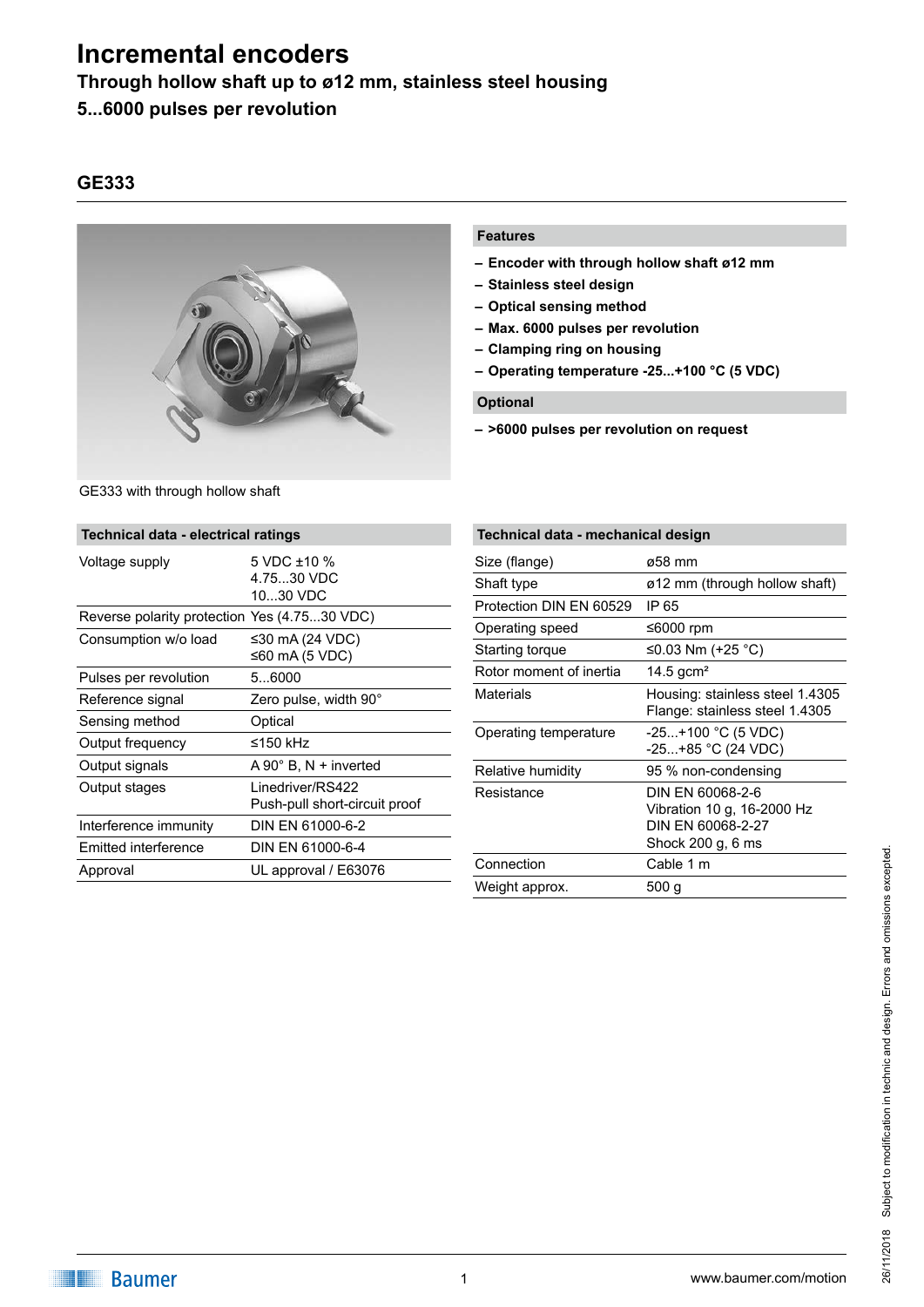**Through hollow shaft up to ø12 mm, stainless steel housing**

**5...6000 pulses per revolution**

### **GE333**



| <b>Accessories</b>          |                                                                            |  |  |
|-----------------------------|----------------------------------------------------------------------------|--|--|
| <b>Mounting accessories</b> |                                                                            |  |  |
| 10157338                    | Spring coupling for encoders with ø58 mm<br>housing (Z 119.023)            |  |  |
| 10139345                    | Torque support by rubber buffer for encoders<br>with 15 mm pin (Z 119.041) |  |  |

| Part number (pulse number) |          |  |          |  |           |           |
|----------------------------|----------|--|----------|--|-----------|-----------|
|                            | 49 (5)   |  | 57 (128) |  | 22 (1000) | 31 (3600) |
|                            | 36 (10)  |  | 06 (200) |  | 23 (1024) | 34 (4096) |
|                            | 50 (25)  |  | 09 (250) |  | 24 (1250) | 35 (5000) |
|                            | 39 (50)  |  | 13 (360) |  | 26 (1500) | 48 (6000) |
|                            | 40 (60)  |  | 14 (400) |  | 28 (2000) |           |
|                            | 41 (100) |  | 15 (500) |  | 30 (2500) |           |

Other pulse numbers on request.

Example: part number 23 = 1024 pulses.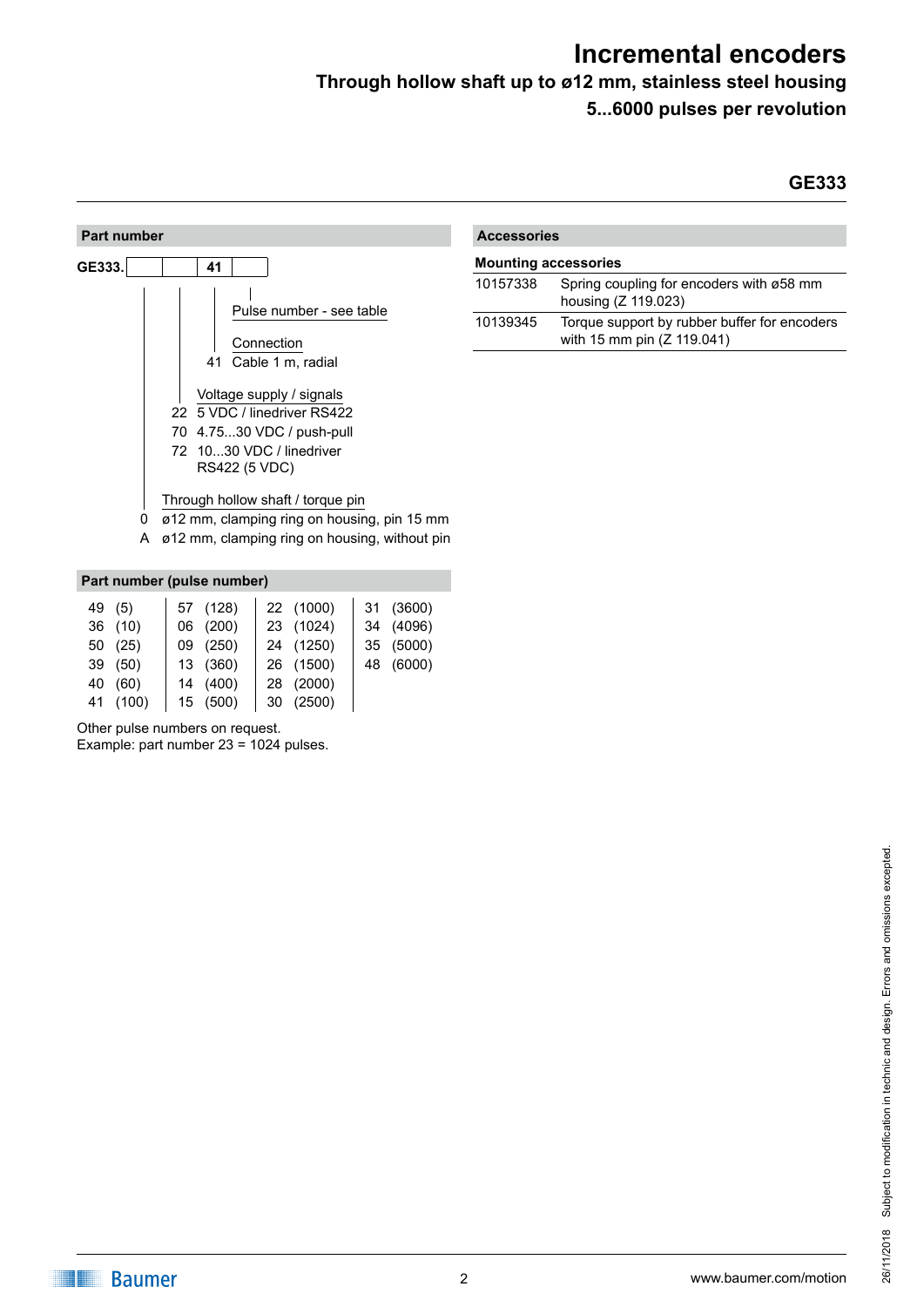**Through hollow shaft up to ø12 mm, stainless steel housing**

**5...6000 pulses per revolution**

## **GE333**

### **Output signals**

Clockwise rotating direction when looking at flange.

| Track A    |  | $\mathbf{I}$<br>$\overline{1}$ | Ш<br>L |            |  |  |
|------------|--|--------------------------------|--------|------------|--|--|
| Track A    |  |                                |        |            |  |  |
| Track B    |  |                                |        |            |  |  |
| Track B    |  |                                |        |            |  |  |
| Zero pulse |  |                                |        | $90^\circ$ |  |  |
| Zero pulse |  |                                |        |            |  |  |

| <b>Terminal assignment</b> |                                |  |  |
|----------------------------|--------------------------------|--|--|
| Core colour                | Assignment                     |  |  |
| pink                       | Track B inv.                   |  |  |
| blue                       | UB-Sense                       |  |  |
| red                        | Track N (zero pulse)           |  |  |
| black                      | Track N inv. (zero pulse inv.) |  |  |
| brown                      | Track A                        |  |  |
| green                      | Track A inv.                   |  |  |
| grey                       | Track B                        |  |  |
| white/green                | GND                            |  |  |
| white                      | <b>GND-Sense</b>               |  |  |
| brown/green UB             |                                |  |  |
|                            |                                |  |  |

UB-Sense and GND-Sense are directly connected to UB resp. GND.

Please use cores twisted in pairs (for example track A / track A inv.) for extension cables of more than 10 m length.

| <b>Trigger level</b> |                         |  |  |  |
|----------------------|-------------------------|--|--|--|
| <b>Outputs</b>       | <b>Linedriver RS422</b> |  |  |  |
| Output level High    | $>2.5$ V (I = -20 mA)   |  |  |  |
| Output level Low     | $< 0.5 V$ (1 = 20 mA)   |  |  |  |
| Load High / Low      | $<$ 20 mA               |  |  |  |

| <b>Outputs</b>    | <b>Push-pull short-circuit proof</b> |
|-------------------|--------------------------------------|
| Output level High | $>UB -3 V (I = -20 mA)$              |
| Output level Low  | $< 0.5 V$ (1 = 20 mA)                |
| Load High / Low   | $<$ 20 mA                            |